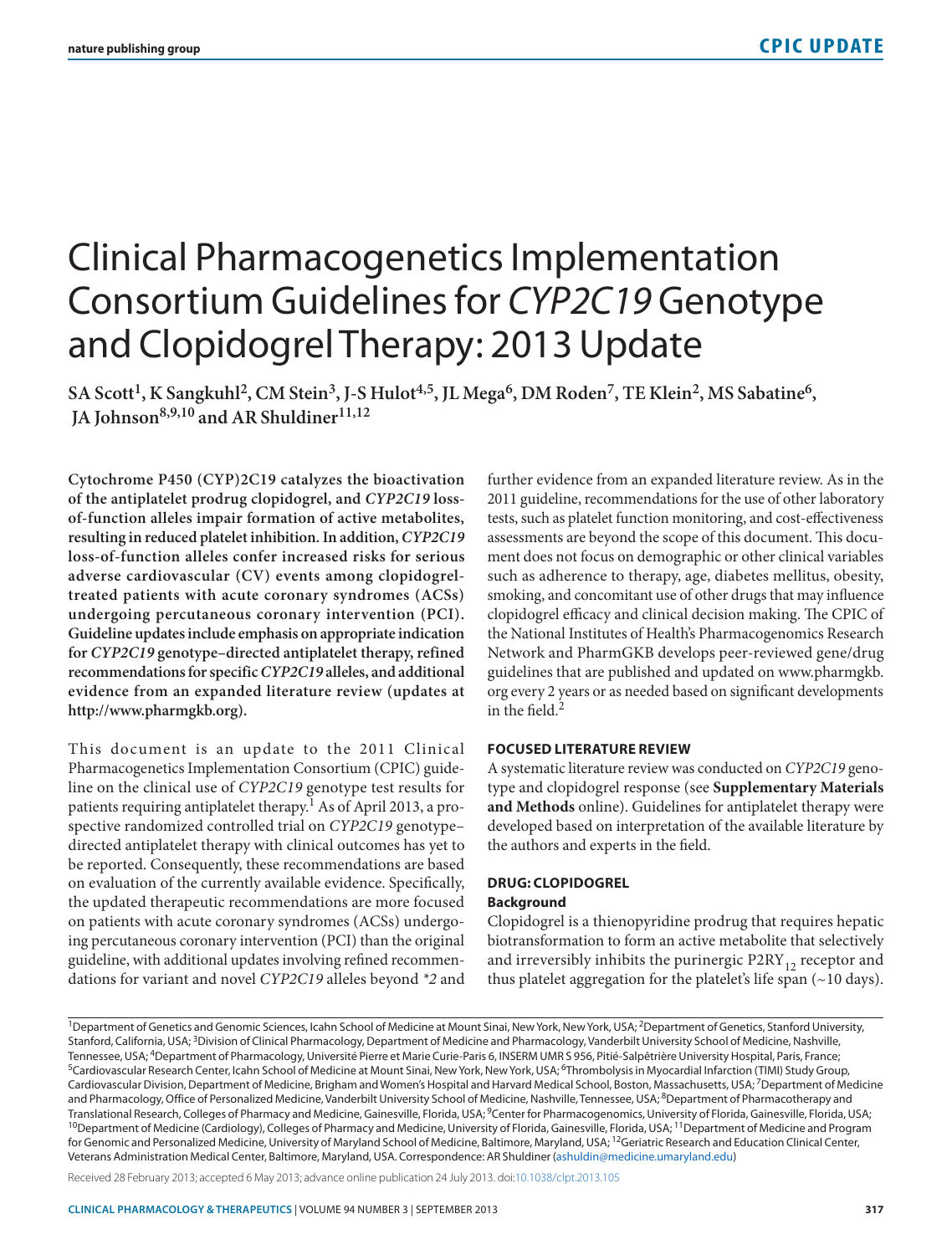Only 15% of the prodrug is available for transformation to the active agent; the remaining 85% is hydrolyzed by esterases to inactive forms. Conversion of clopidogrel to its active metabolite requires two sequential oxidative steps involving several CYP enzymes (e.g., CYP1A2, CYP2B6, CYP2C9, CYP2C19, and CYP3A4/5; **Supplementary Figure S1** online). One small association study suggested that paraoxonase 1 (PON1) may also be involved in clopidogrel activation;<sup>3</sup> however, this finding and the reported association between *PON1* variant alleles and clopidogrel response variability was not replicated in multiple recent publications (for review, see ref. 4).

# **GENE:** *CYP2C19*

## **Background**

A gene summary on *CYP2C19* has recently been published<sup>5</sup> and is available online at PharmGKB: [http://www.pharmgkb.org/](http://www.pharmgkb.org/gene/PA124#tabview=tab3&subtab=31) [gene/PA124#tabview=tab3&subtab=31](http://www.pharmgkb.org/gene/PA124#tabview=tab3&subtab=31). The hepatic CYP2C19 enzyme contributes to the metabolism of a large number of clinically relevant drugs such as antidepressants, benzodiazepines, mephenytoin, some proton pump inhibitors, and clopidogrel. Like many other *CYP450* superfamily members, the *CYP2C19* gene is highly polymorphic, with >25 known variant alleles [\(http://www.cypalleles.ki.se/cyp2c19.htm](http://www.cypalleles.ki.se/cyp2c19.htm)) (**Supplementary Tables S1** and **S2** online).5 The wild-type *CYP2C19\*1* allele is associated with functional CYP2C19-mediated metabolism. The most common *CYP2C19* loss-of-function allele is *\*2* (c.681G>A; rs4244285), with allele frequencies of ~15% in Caucasians and Africans, and 29–35% in Asians (**Supplementary Tables S3**  and **S4** online). Other *CYP2C19* variant alleles with reduced or absent enzymatic activity have been identified (e.g., *\*3*–*\*8*); however, their frequencies are typically below 1%, with the exception of *CYP2C19\*3* (c.636G>A; rs4986893) in Asians (with an allele frequency of 2–9%; **Supplementary Tables S3** and **S4** online).

With respect to clopidogrel pharmacodynamics, *CYP2C19* loss-of-function alleles are inherited as autosomal codominant traits because heterozygotes (e.g., *\*1*/*\*2* and *\*1*/*\*3*) have platelet responsiveness to clopidogrel that lies between homozygous wild-type (i.e., *\*1/\*1*) and loss-of-function allele homozygotes or compound heterozygotes (e.g.,. *\*2/\*2* and *\*2/\*3*).6–11 Therefore, on the basis of identified *CYP2C19* genotypes, individuals typically are categorized as extensive metabolizers (EMs; *\*1/\*1*), intermediate metabolizers (IMs; e.g., *\*1/\*2* and *\*1*/*\*3*), or poor metabolizers (PMs; e.g., *\*2/\*2* and *\*2/\*3*) **[Table 1](#page-2-0)**. The frequencies of *CYP2C19* PMs are ~2–5% among Caucasians and Africans and ~15% in Asians (**Supplementary Materials** and **Methods** online).

By contrast, the common *CYP2C19\*17* allele (c.-806C>T; rs12248560) results in increased activity as a consequence of enhanced transcription, with average multiethnic allele frequencies of ~3–21% (**Supplementary Tables S3** and **S4** online). Therefore, individuals who carry this allele may be categorized as ultrarapid metabolizers (e.g., *\*17/\*17*) **[Table 1](#page-2-0)**. Some studies indicate that this allele results in enhanced platelet inhibition and clopidogrel response<sup>10,12-14</sup> and perhaps an increased risk of bleeding complications.15,16 However, other studies have not identified an effect of *CYP2C19\*17*. 11,17–20 Discordant results in the literature may be due in part to the linkage disequilibrium that exists between *\*17* and *\*2*. Specifically, the gain-offunction "T" allele of *\*17* always occurs on a haplotype that also harbors the wild-type "G" allele of *\*2*, so the observed effect of the gain-of-function *\*17* allele may actually be due, in part, to the absence of the loss-of-function "A" allele of *\*2*. As such, adequate evidence for an independent effect of this allele on clinical outcomes is lacking. Moreover, given that *\*17* is unable to completely compensate for the *\*2* loss-of-function allele,13 *\*2*/*\*17* compound heterozygotes should be classified as IMs (see **Supplementary Table S5** online).

# **Linking genetic variability to variability in drug-related phenotypes**

Clopidogrel is commonly prescribed for ACSs and/or following PCI. However, responses to clopidogrel vary widely, with inhibition of adenosine diphosphate (ADP)-induced platelet aggregation being normally distributed across a broad range.<sup>11</sup> Many studies have shown that *CYP2C19\*2* heterozygotes and homozygotes have reduced active clopidogrel metabolites and higher on-treatment platelet aggregation as compared with *\*1* homozygotes.6–8,10,11,21 Moreover, substantial evidence exists linking *CYP2C19* genotype with clinical outcomes among clopidogrel-treated ACS patients, particularly those undergoing PCI, <sup>9-11,18,22-24</sup> probably as a result of decreased formation of the active clopidogrel metabolite. Studies linking *CYP2C19* genotype with variability in clopidogrel response are summarized in **Supplementary Tables S6** and **S7** online, and it is this

<span id="page-1-0"></span>

|  |  |  |  | Table 1 Assignment of likely CYP2C19 phenotypes based on genotypes |
|--|--|--|--|--------------------------------------------------------------------|
|--|--|--|--|--------------------------------------------------------------------|

| Likely phenotype                                                                                    | Genotypes                                                                                                                                                                                              | <b>Examples of diplotypes</b> |  |  |  |
|-----------------------------------------------------------------------------------------------------|--------------------------------------------------------------------------------------------------------------------------------------------------------------------------------------------------------|-------------------------------|--|--|--|
| Ultrarapid metabolizer: normal or increased activity $(-5-30\%)$<br>of patients)                    | An individual carrying two increased activity alleles (*17) or<br>one functional allele (*1) plus one increased-activity allele (*17)                                                                  | $*1/*17.*17/*17$              |  |  |  |
| Extensive metabolizer: homozygous wild-type or normal<br>activity $(\sim]35-50\%$ of patients)      | An individual carrying two functional (*1) alleles                                                                                                                                                     | $*1/*1$                       |  |  |  |
| Intermediate metabolizer: heterozygote or intermediate<br>activity ( $\sim$ 18–45% of patients)     | An individual carrying one functional allele (*1) plus one loss-of- *1/*2, *1/*3, *2/*17<br>function allele (*2–*8) or one loss-of-function allele (*2–*8) plus<br>one increased-activity allele (*17) |                               |  |  |  |
| Poor metabolizer: homozygous variant, mutant, low, or<br>deficient activity $(-2-15\%$ of patients) | An individual carrying two loss-of-function alleles (*2–*8)                                                                                                                                            | $*2/*2.*2/*3.*3/*3$           |  |  |  |
|                                                                                                     |                                                                                                                                                                                                        |                               |  |  |  |

Some rare genotype combinations have unclear predicted metabolic phenotypes; see **Supplementary Table S5** online.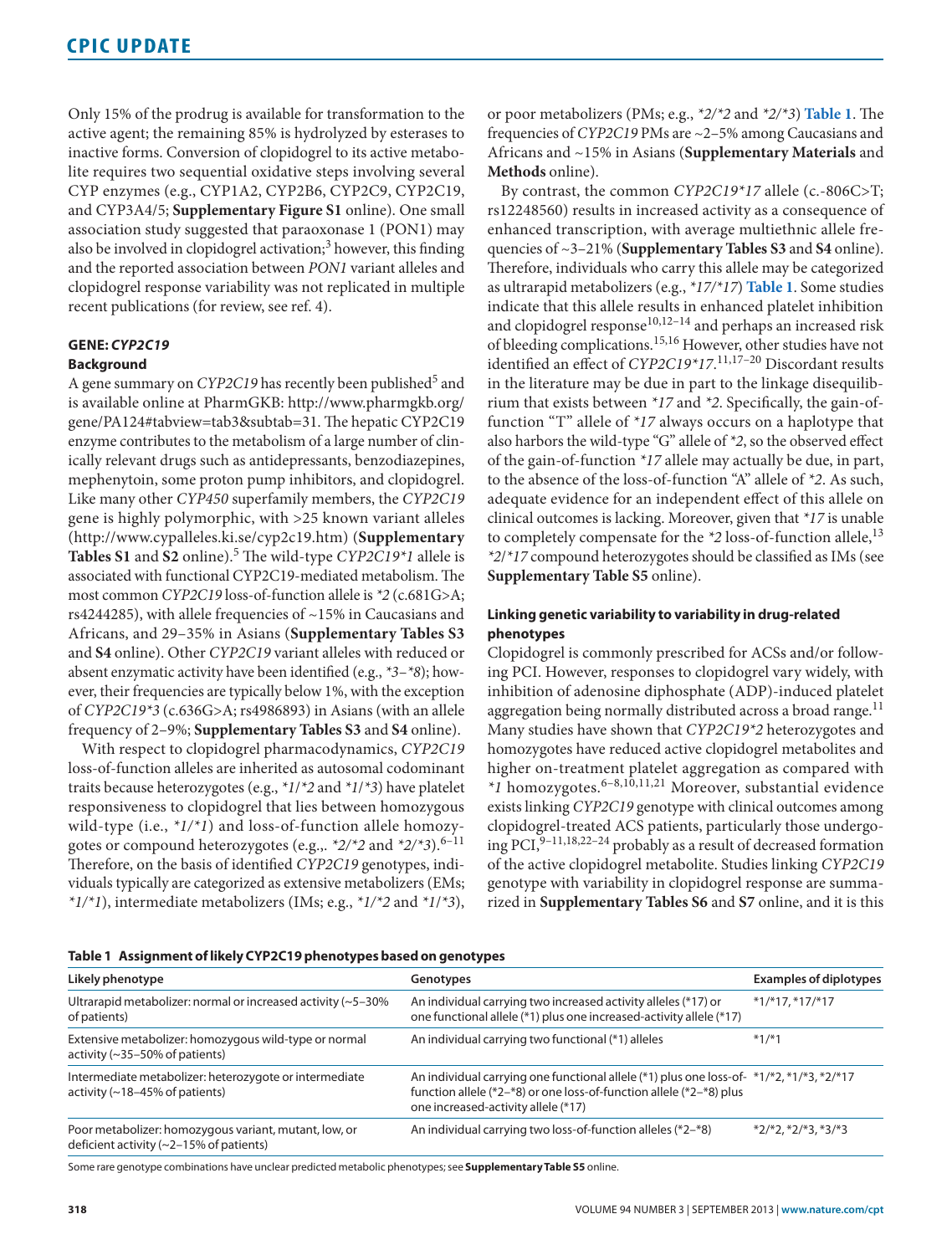body of evidence, rather than randomized clinical trials, that provides the basis for genotype-informed therapeutic recommendations when considering treatment with clopidogrel (**[Table 2](#page-2-0)**). Of note, the most definitive studies showing a relationship between *CYP2C19* genotype and clopidogrel response have predominantly been conducted in ACS patients, almost all of whom underwent PCI. Therefore, these recommendations do not apply to other situations in which clinicians may consider using clopidogrel, such as medical management of ACS, stroke, and peripheral artery disease.<sup>25,26</sup>

Large meta-analyses (**Supplementary Table S7** online) have shown that clopidogrel-treated ACS patients undergoing PCI who are *CYP2C19\*2* heterozygotes or homozygotes have an increased risk for major adverse CV events as compared with *\*1* homozygotes (hazard ratio (HR) = 1.55, 95% confidence interval (CI) =  $1.11$ – $2.17$  for heterozygotes; HR =  $1.76$ , 95%  $CI = 1.24 - 2.50$  for homozygotes) and increased risks of stent thrombosis (HR =  $2.67$ ,  $95\%$  CI =  $1.69-4.22$  for heterozygotes;  $HR = 3.97, 95\% \text{ CI} = 1.75 - 9.02 \text{ for homozygotes}.$ <sup>27</sup> Additional meta-analyses have replicated the association between *CYP2C19* genotype and stent thrombosis, with reported odds ratios ranging from 1.75 to 3.82 among *\*2* heterozygotes and homozygotes (**Supplementary Table S7** online).

As described above, a lack of effect of *CYP2C19* loss-of-function alleles on adverse CV outcomes has been reported among clopidogrel-treated patients with lower clinical risks (e.g., in clinical trials with fewer coronary patients undergoing PCI with stenting and in patients receiving clopidogrel for atrial fibrillation and stroke).25 Consistent with these findings, meta-analyses that include studies with low frequencies of PCI, patients without coronary disease, follow-up periods beyond the duration of clopidogrel therapy, or non-CV outcomes have not supported a major role for *CYP2C19* in clopidogrel response variability in these patient populations26 (**Supplementary Table S7** online). Consequently, widespread adoption of *CYP2C19*-guided antiplatelet therapy for all patients is not recommended. Rather, this guideline is an example of indication-specific clinical pharmacogenetics whereby *CYP2C19* genotype–directed antiplatelet therapy is limited predominantly to ACS patients managed with PCI (ACS/PCI).<sup>28</sup> Although there are limited data regarding the potential role of *CYP2C19* for elective PCI cases treated with clopidogrel, these guidelines may also be considered for these patients. However, the lack of indication for other US Food and Drug Administration–approved antiplatelet agents (e.g., prasugrel and ticagrelor) for treatment of elective PCI must be balanced with the boxed warning on the clopidogrel label recommending consideration of alternative antiplatelet therapy in *CYP2C19* PMs with ACS *or* PCI.

The growing body of literature implicating *CYP2C19\*2* (and probably other loss-of-function alleles) in adverse clopidogrel responses prompted the Food and Drug Administration to implement a boxed warning on the clopidogrel label describing the relationship between *CYP2C19* pharmacogenetics and drug response among ACS/PCI patients, particularly noting the diminished effectiveness in PMs. Because the Food and Drug Administration warning does not require genetic testing to initiate clopidogrel therapy, if a patient's genotype is unknown, the decision to perform *CYP2C19* testing is up to the individual clinician.

#### **Genetic test interpretation**

Clinical genotyping tests are available that interrogate variant *CYP2C19* alleles and predict an individual's CYP2C19 metabolizer phenotype (**Supplementary Materials and Methods** online). Each named star (\*) allele is defined by the genotype at one or more specific single-nucleotide polymorphisms (**Supplementary Table S1** online) and is associated with a level of enzyme activity (**Supplementary Table S2** online). **[Table 1](#page-1-0)** and **Supplementary Table S5** online summarize the assignment of the likely CYP2C19 phenotype based on common star allele diplotypes, and these assignments are used to link genotypes with personalized antiplatelet therapy.

#### **Available genetic test options**

A number of Clinical Laboratory Improvement Amendments– certified laboratories offer targeted genetic testing for *CYP2C19\*2*, *\*3*, and other variant alleles (see **Supplementary Materials and Methods** online). A voluntary listing of testing providers and related genetic test information is publically available through the Genetic Testing Registry of the National Institutes of Health: [http://www.ncbi.nlm.nih.gov/gtr/.](http://www.ncbi.nlm.nih.gov/gtr/) At the time of this writing, only the *CYP2C19\*2* and *\*3* alleles have

| Phenotype (genotype)                                                                           | Implications for clopidogrel                                                                                                                  | Therapeutic recommendations                                                                  | <b>Classification of</b><br>recommendations <sup>a</sup> |
|------------------------------------------------------------------------------------------------|-----------------------------------------------------------------------------------------------------------------------------------------------|----------------------------------------------------------------------------------------------|----------------------------------------------------------|
| Ultrarapid metabolizer (UM)<br>$(*1/*17, *17/*17)$ and extensive<br>metabolizer (EM) $(*1/*1)$ | Normal (EM) or increased (UM) platelet<br>inhibition; normal (EM) or decreased (UM)<br>residual platelet aggregation <sup>b</sup>             | Clopidogrel: label-recommended<br>dosage and administration                                  | Strong                                                   |
| Intermediate metabolizer<br>$(*1/*2, *1/*3, *2/*17)$                                           | Reduced platelet inhibition; increased<br>residual platelet aggregation; increased<br>risk for adverse cardiovascular events                  | Alternative antiplatelet therapy (if<br>no contraindication), e.g., prasugrel,<br>ticagrelor | Moderate                                                 |
| Poor metabolizer (*2/*2, *2/*3, *3/*3)                                                         | Significantly reduced platelet inhibition;<br>increased residual platelet aggregation;<br>increased risk for adverse cardiovascular<br>events | Alternative antiplatelet therapy (if<br>no contraindication), e.g., prasugrel,<br>ticagrelor | Strong                                                   |

#### <span id="page-2-0"></span>**Table 2 Antiplatelet therapy recommendations based on CYP2C19 status when considering clopidogrel for ACS/PCI patients**

aSee **Supplementary Materials and Methods** (Strength of Therapeutic Recommendations) online. bThe *CYP2C19\*17* allele may be associated with increased bleeding risks (ref. 15). ACS, acute coronary syndrome; PCI, percutaneous coronary intervention.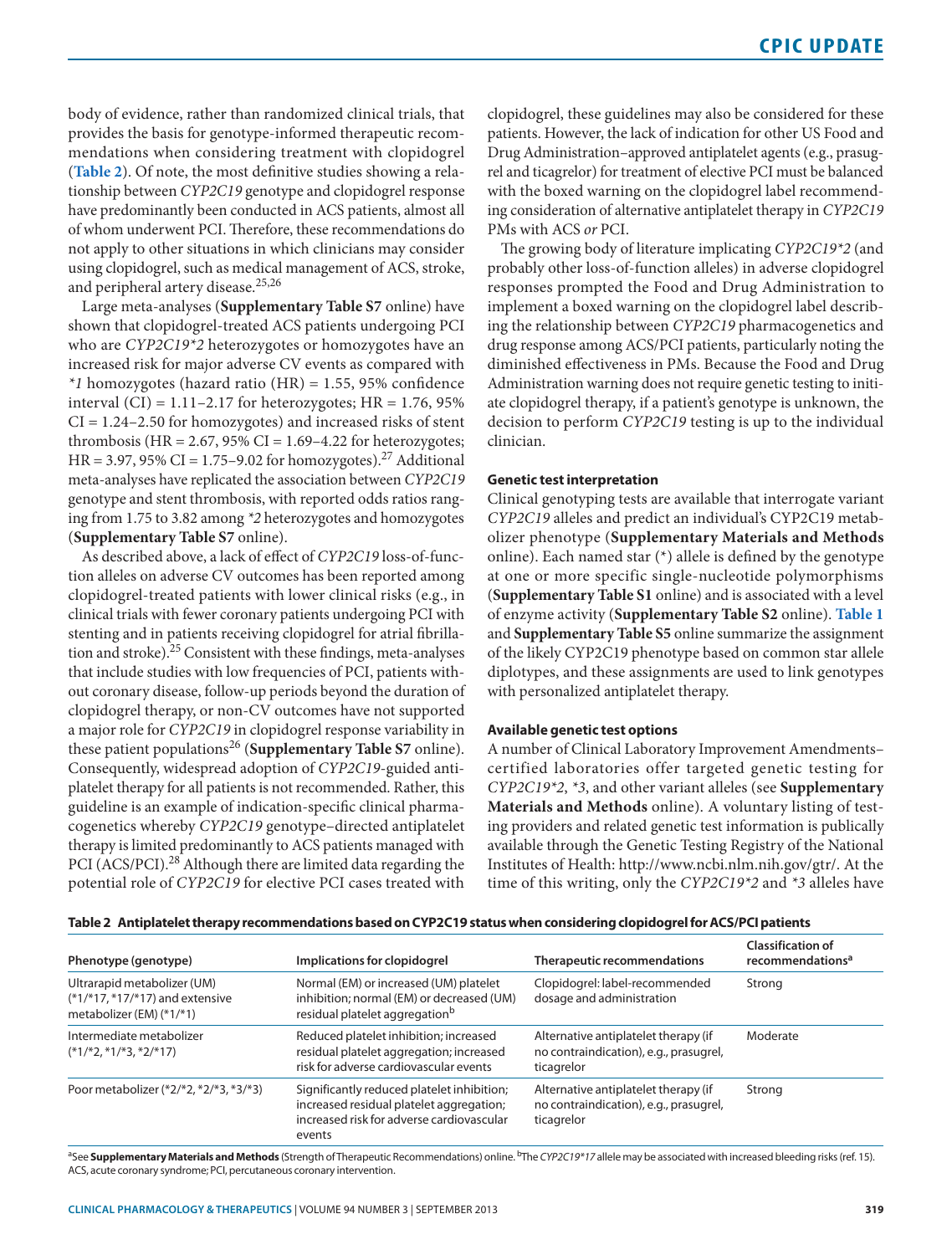been adequately studied with respect to clinical outcomes on clopidogrel, although other known loss-of-function alleles with lower frequencies (e.g., *\*4*–*\*8*) also likely influence clopidogrel response (see **Supplementary Materials and Methods** online).

#### **CYP2C19 sequencing and novel variants**

In addition to targeted genotyping, clinical laboratories may test *CYP2C19* by direct sequencing, and clinical whole-exome and whole-genome sequencing programs are increasingly being deployed across academic medical centers and commercial laboratories. Sequencing-based tests capture the common *CYP2C19* variants (e.g., *\*2* and *\*3*) but will also identify both rare (e.g., *\*4*–*\*8*) and novel *CYP2C19* variant alleles that have untested clinical significance with respect to clopidogrel response (**Supplementary Materials and Methods** online). Available evidence suggests that *CYP2C19* and other drug metabolism genes are highly polymorphic. Although it is challenging to infer any association with clopidogrel response in the context of a novel *CYP2C19* sequence variant, reported variants that are "pathogenic" or "likely pathogenic" (based on the American College of Medical Genetics and Genomics consensus nomenclature) may act in a manner biologically consistent with other common loss-of-function alleles (e.g., *\*2*–*\*8*) because these are sequence alterations that typically result in an upstream polypeptide frameshift, premature or mutated stop codon, or canonical splice-site mutation. Novel *CYP2C19* variants classified as having "unknown significance" (e.g., missense alterations, inframe insertions/deletions, and nonconserved nucleotide substitutions) or "likely benign" should not be assumed to mimic the biological consequences of known *CYP2C19* loss-of-function alleles and their established roles in clopidogrel response variability.

# **Incidental findings**

There are no diseases or conditions that have been convincingly linked to variation in the *CYP2C19* gene independent of drug metabolism and response.

#### **Other considerations**

*CYP2C19* loss-of-function alleles do not account for all the variability in clopidogrel response. Some studies have implicated variants in other genes associated with clopidogrel response (e.g., *ABCB1*, *CES1*, *CYP2B6*, *CYP2C9*, *P2RY12*, and *PON1*; see **Supplementary Materials and Methods** online for review); however, these have not been consistently replicated.

#### **THERAPEUTIC RECOMMENDATIONS**

CPIC guidelines are designed to help clinicians understand how available genetic test results can be used to optimize drug therapy rather than to recommend in whom pharmacogenetic testing should be conducted. With the growing ease and availability of genetic testing and other sequencing programs, an increasing number of patients in the near future may already know their *CYP2C19* genotype status at the time of treatment, and this document provides guidance on clinical management for those in whom genotype is available or for whom the

clinician chooses to order a *CYP2C19* genotyping test. With respect to other professional statements, the 2012 American College of Cardiology Foundation/American Heart Association ACS guidelines noted that genetic testing for *CYP2C19* loss-offunction alleles may be considered on a case-by-case basis, especially for patients who experience recurrent ACS events despite ongoing therapy with clopidogrel.<sup>29</sup> In addition, the committee recommended that genotyping might be considered if results of testing may alter management, which they suggest until better clinical evidence exists to provide a more scientifically derived recommendation.29

Optimal individualized antiplatelet treatment should maximize benefit by reducing risk of recurrent CV events while minimizing adverse effects such as bleeding. Prasugrel is an approved antiplatelet agent that was superior to clopidogrel in a large-scale randomized trial of ACS patients with planned PCI, with an HR for CV death, myocardial infarction, or stroke for prasugrel vs. clopidogrel of  $0.81$  (95% CI =  $0.73-0.90$ ,  $P < 0.001$ ), as well as a 42% reduction in stent thrombosis.<sup>30</sup> However, it may not represent a substitute for clopidogrel in all patients due to an increased risk of non-coronary artery bypass grafting TIMI major bleeding (HR =  $1.32$ ,  $95\%$  CI =  $1.03-1.68$ ;  $P = 0.03$ ), including fatal bleeding (prasugrel =  $0.4\%$  vs. clopidogrel =  $0.1\%$ ; *P* =  $0.002$ );<sup>30</sup> its contraindication in some patients (e.g., history of transient ischemic attack, stroke, or intracranial bleeding); and the lower expense of generic clopidogrel following the recent expiration of its patent. Of note, the benefit of prasugrel over clopidogrel was found to be greater in patients with a *CYP2C19* loss-of-function allele,<sup>31</sup> with no significant difference estimated in composite outcome risk between the two antiplatelet agents among *CYP2C19* extensive metabolizers (i.e.,  $*1/*1$  patients).<sup>32</sup>

In addition to prasugrel, ticagrelor is a recently approved antiplatelet agent that also was superior to clopidogrel in a largescale randomized trial of ACS patients with an HR for CV death, myocardial infarction, or stroke for ticagrelor vs. clopidogrel of 0.84 (95% CI =  $0.77-0.92$ ;  $P < 0.001$ ),<sup>33</sup> including a 26% reduction in stent thrombosis and 18% reduction in all-cause mortality. In the genetic substudy, as compared with clopidogrel, ticagrelor reduced the primary end point by 23% among patients carrying any *CYP2C19* loss-of-function allele (8.6 vs. 11.2%; HR = 0.77, 95% CI = 0.60–0.99; *P* = 0.0380) and 14% among patients without any *CYP2C19* loss-of-function allele (8.8 vs. 10.0%; HR =  $0.86$ , 95% CI =  $0.74-1.01$ ), although this reduction did not reach statistical significance  $(P = 0.0608)$ . However, formal interaction testing that evaluated if the effect of ticagrelor vs. clopidogrel varied by genotype was also not significant. Of note, the benefit of ticagrelor as compared with clopidogrel was subsequently shown to appear to be most pronounced among the subset of patients with *CYP2C19* loss-of-function alleles who were undergoing PCI (carriers: 7.7 vs. 10.6%, HR = 0.71; noncarriers: 7.4 vs. 8.2%,  $HR = 0.90$ .<sup>34</sup> In addition, it is not known to what extent twice-daily dosing may affect the efficacy of ticagrelor relative to clopidogrel in a real-world setting.

Despite the improvements in overall efficacy reported for prasugrel and ticagrelor as compared with clopidogrel, it is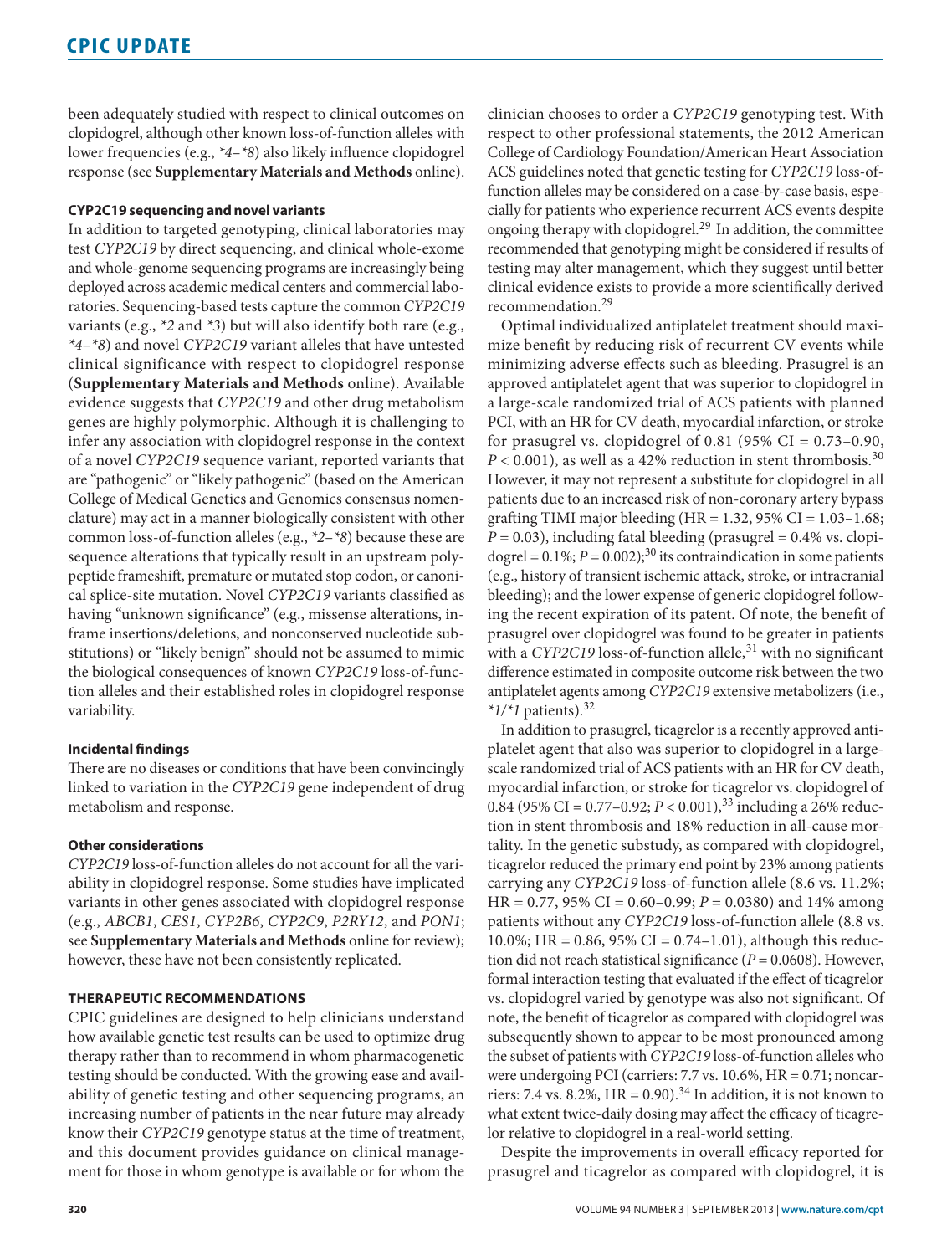anticipated that clopidogrel will continue to be a widely prescribed medication for ACS/PCI patients. Genotype-directed therapy could identify patients who benefit most from alternative antiplatelet therapy. For clinicians considering treatment with clopidogrel, **[Table 2](#page-2-0)** and **[Figure 1](#page-4-0)** summarize the therapeutic recommendations for antiplatelet therapy based on *CYP2C19* status. Standard dosing of clopidogrel, as recommended in the product insert, is warranted among ACS/PCI patients with a predicted CYP2C19 extensive metabolizer or ultrarapid metabolizer phenotype (i.e.,  $*1/*1, *1/*17$ , and  $*17/*17$ ).<sup>32</sup> If genotyping from a Clinical Laboratory Improvement Amendments–certified laboratory identifies a patient as a CYP2C19 PM (i.e., *\*2*/*\*2*), current literature supports the use of an alternative antiplatelet agent (e.g., prasugrel or ticagrelor) when not contraindicated clinically.10,30,31,35–37

The most challenging patient population to address is the CYP2C19 IM phenotype (e.g., *\*1*/*\*2*, *\*1*/\**3*, and *\*2/\*17*). IMs have higher on-treatment residual platelet activity on average as compared with extensive metabolizers,  $6-8,10,11$  and ACS/ PCI *CYP2C19\*2* heterozygotes treated with clopidogrel have increased risks for serious adverse CV outcomes, including stent thrombosis27 (see **Supplementary Materials and Methods** online). Consequently, these data support switching to an alternative antiplatelet agent for IMs when not contraindicated. However, given the wide interindividual variability in residual platelet activity observed among clopidogrel-treated IMs, clinical judgment also taking into account other factors that may place an IM at increased risk of a CV event (or adverse bleeding event) must be considered to most effectively individualize therapy.

In addition, although these guidelines have been focused on *CYP2C19\*2* and *\*3*, many clinical genotyping platforms include other variant alleles (e.g., *\*4*–*\*8* and *\*17*) that can alter a patient's predicted metabolizer phenotype interpretation (**Supplementary Table S5** online). As mentioned above, the *\*4*–*\*8* alleles have strong *in vitro* evidence for complete loss of function of the CYP2C19 enzyme (see **Supplementary Materials and Methods** online for references). Consequently, when these alleles are identified among ACS/PCI patients

<span id="page-4-0"></span>

**Figure 1** Algorithm for suggested clinical actions based on *CYP2C19* genotype when considering treatment with clopidogrel for ACS patients undergoing PCI (ACS/PCI). 1Other rare *CYP2C19* genotypes exist beyond those illustrated (see **Supplementary Materials and Methods** online for other genotypes and frequencies). 2Note that prasugrel and ticagrelor are recommended only when not contraindicated clinically. ACS, acute coronary syndrome; EM, extensive metabolizer; IM, intermediate metabolizer; PCI, percutaneous coronary intervention; PM, poor metabolizer; UM, ultrarapid metabolizer.

treated with clopidogrel, they should be considered as influencing clopidogrel metabolism and clinical outcomes consistent with the *\*2* loss-of-function allele.

# **CLOPIDOGREL DOSE ESCALATION**

Recent studies that have evaluated a significantly increased clopidogrel loading and/or maintenance dosing strategy in both healthy subjects and ACS patients have reported improved platelet inhibition among *CYP2C19\*2* heterozygotes (IMs) based on *ex vivo* platelet aggregation but only nominal improvement among homozygotes (PMs) (see **Supplementary Table S8** online). Large clinical trials that evaluated higher-dose clopidogrel in ACS/PCI patients with high on-treatment platelet reactivity have concluded that adjusting clopidogrel dose on the basis of platelet function monitoring alone does not reduce the incidence of death from CV causes, nonfatal myocardial infarction, or stent thrombosis.<sup>38,39</sup> However, typically these trials only doubled the clopidogrel maintenance dose, which may not be adequate on the basis of recent studies that suggest that even higher doses may be required to achieve adequate platelet inhibition among *CYP2C19\*2* heterozygotes (see **Supplementary Table S8** online). Given these data and the lack of clinical outcome studies for clopidogrel dose adjustment on the basis of *CYP2C19* status alone, it is currently premature to support an increased dosing strategy based on *CYP2C19* genotype. Future versions of these guidelines (updated on [www.pharmgkb.org\)](www.pharmgkb.org) will continue to incorporate results from ongoing clinical trials designed to address these and other emerging issues, including the potential role for platelet function monitoring.

### **OTHER CONSIDERATIONS**

Diabetes mellitus, age, and body mass index are associated with high on-treatment residual platelet aggregation, and use of certain proton pump inhibitors may also affect clopidogrel response.

#### **Potential benefits and risks for the patient**

The potential benefits of *CYP2C19* testing are that when considering treatment with clopidogrel in ACS/PCI patients, genotypes that confer a higher risk of a CV event on clopidogrel can be identified, and an alternative antiplatelet strategy can be instituted. Although there is mounting evidence associating deficient CYP2C19 with increased risks of adverse CV outcomes in clopidogrel-treated ACS/PCI patients, the absence of randomized clinical trial evidence that *CYP2C19* genotyping improves outcomes must be acknowledged. Furthermore, although *CYP2C19* genotyping is straightforward and reliable when performed in qualified laboratories, as with any laboratory test, an additional possible risk to the patient is an error in genotyping. Because genotypes are lifelong test results, any such error could have adverse health implications for the life of the patient.

## **Caveats: appropriate use and/or potential misuse of genetic tests**

If pursuing *CYP2C19* genotyping, one of the challenges is the need for rapid turnaround time of results. It would be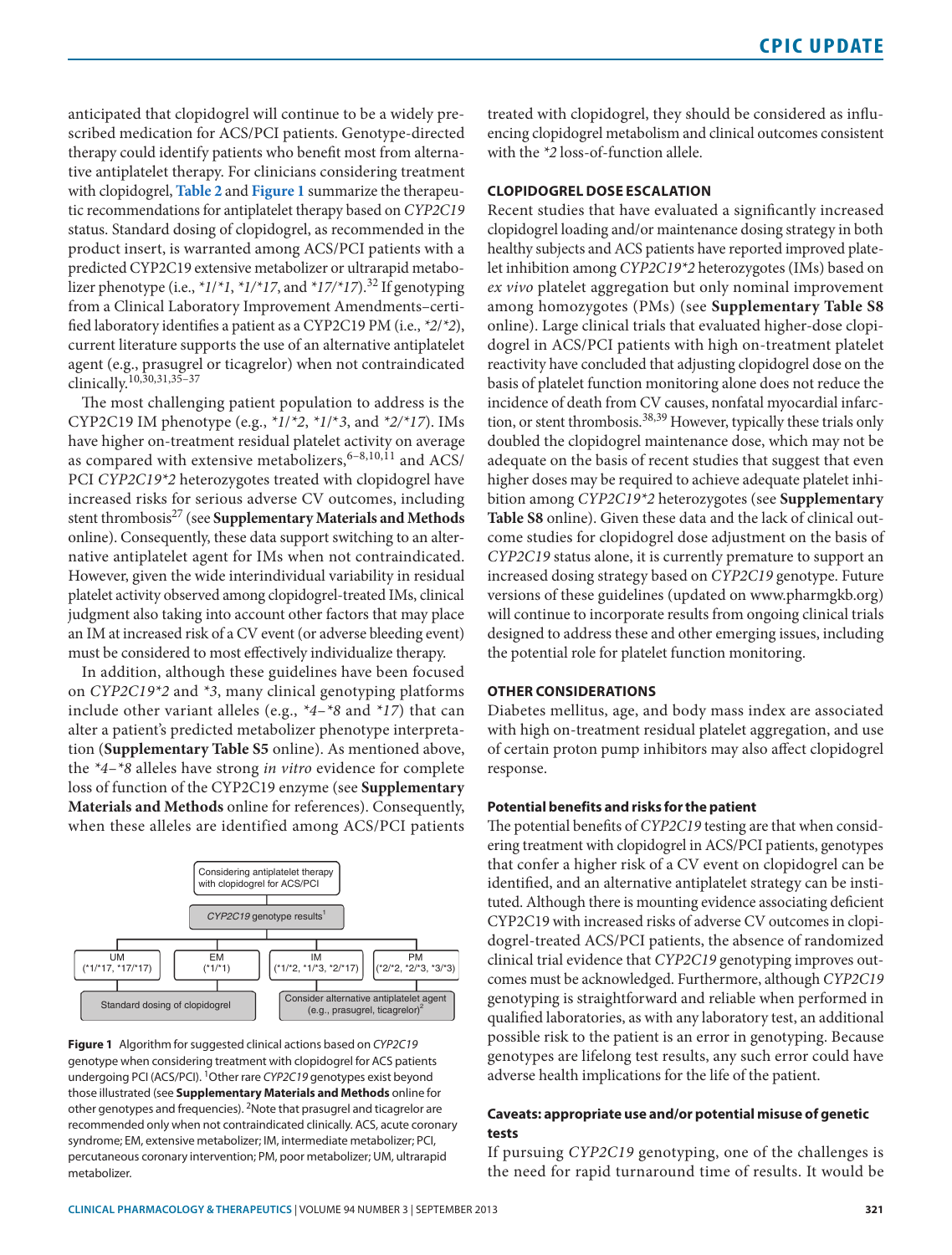advantageous to have the results before initiating antiplatelet therapy because the largest number of potentially preventable recurrent events occur early in treatment. For example, among other clinical and genetic factors, *CYP2C19\*2* has recently been associated with definite early stent thrombosis in a case–control study.22 Therefore, if *CYP2C19* genotype is not already known from prior testing, early testing and expedited reporting would be advantageous. To address this issue, point-of-care genetic testing systems have been developed (see **Supplementary Materials and Methods** online), and some academic medical centers have deployed preemptive genotyping programs for selected patient populations.

Of note, as described above, these recommendations apply predominantly to ACS patients undergoing PCI. Current data do not support the use of *CYP2C19* genotype data to guide treatment in other scenarios.25,26,40 In addition, at the time of this writing, there are no data available on the possible role of *CYP2C19* in clopidogrel response in pediatric patient populations; however, there is no reason to suspect that *CYP2C19* variant alleles would affect clopidogrel metabolism differently in children as compared with adults.

**SUPPLEMENTARY MATERIAL** is linked to the online version of the paper at <http://www.nature.com/cpt>

#### **ACKNOWLEDGMENTS**

The authors acknowledge the critical input of the Clinical Pharmacogenetics Implementation Consortium (CPIC) of the Pharmacogenomics Research Network and PharmGKB, funded by the National Institutes of Health (NIH). This work was supported in part by NIH grants KL2TR000069 (S.A.S.), R24GM61374 (K.S. and T.E.K.), U01HL65962 (C.M.S.), U19HL065962-10 (D.M.R.), U01GM074492 (J.A.J.), U01HL105198 (A.R.S.), and U01GM92666 (CPIC). A.R.S. also acknowledges support from the Baltimore Veterans Administration Medical Center.

CPIC guidelines reflect expert consensus based on clinical evidence and peer-reviewed literature available at the time they are written and are intended only to assist clinicians in decision making and to identify questions for further research. New evidence may have emerged since the time a guideline was submitted for publication. Guidelines are limited in scope and are not applicable to interventions or diseases not specifically identified. Guidelines do not account for all individual variations among patients and cannot be considered inclusive of all proper methods of care or exclusive of other treatments. It remains the responsibility of the health-care provider to determine the best course of treatment for a patient. Adherence to any guideline is voluntary, with the ultimate determination regarding its application to be made solely by the clinician and the patient. CPIC assumes no responsibility for any injury to persons or damage to persons or property arising out of or related to any use of CPIC's guidelines, or for any errors or omissions.

#### **CONFLICT OF INTEREST**

S.A.S. receives support from NIH for antiplatelet pharmacogenomics research, is a consultant to USDS, and is an assistant director of a clinical laboratory that performs *CYP2C19* testing. J.-S.H. has received research grant support from Biotronik and Medco Research Institute and consulting fees from Biotronik and Medco Health Solutions. J.L.M. receives research grant support through Brigham and Women's Hospital from Bayer Healthcare, Bristol-Myers Squibb, Daiichi-Sankyo, Eli Lilly, Johnson & Johnson, Sanofi-Aventis, Accumetrics, and Nanosphere, and is a consultant to Boehringer Ingelheim, Janssen, and American Genomics. D.M.R. receives support from the NIH for pharmacogenomics research and is a consultant to Merck, Novartis, Dai-Ichi, Sanofi, and Astellas. M.S.S. receives research grant support through Brigham and Women's Hospital from AstraZeneca,

AstraZeneca/Bristol-Myers Squibb Alliance, Bristol-Myers Squibb/ Sanofi-Aventis Joint Venture, Daiichi-Sankyo, Eisai, Merck, Sanofi-Aventis, Abbott Laboratories, Accumetrics, Nanosphere, and Roche Diagnostics, and is a consultant to AstraZeneca/Bristol-Myers Squibb Alliance, Merck, and Sanofi-Aventis. J.A.J. receives support from NIH for cardiovascular pharmacogenomics research, including clopidogrel. A.R.S. receives support from the NIH for antiplatelet pharmacogenomics research and is a consultant to USDS. The other authors declared no conflict of interest.

© 2013 American Society for Clinical Pharmacology and Therapeutics

- 1. Scott, S.A. *et al.*; Clinical Pharmacogenetics Implementation Consortium. Clinical Pharmacogenetics Implementation Consortium guidelines for cytochrome P450-2C19 (CYP2C19) genotype and clopidogrel therapy. *Clin. Pharmacol. Ther*. **90**, 328–332 (2011).
- 2. Relling, M.V. & Klein, T.E. CPIC: Clinical Pharmacogenetics Implementation Consortium of the Pharmacogenomics Research Network. *Clin. Pharmacol. Ther*. **89**, 464–467 (2011).
- 3. Bouman, H.J. *et al.* Paraoxonase-1 is a major determinant of clopidogrel efficacy. *Nat. Med*. **17**, 110–116 (2011).
- Reny, J.L., Combescure, C., Daali, Y. & Fontana, P.; PON1 Meta-Analysis Group. Influence of the paraoxonase-1 Q192R genetic variant on clopidogrel responsiveness and recurrent cardiovascular events: a systematic review and meta-analysis. *J. Thromb. Haemost*. **10**, 1242–1251 (2012).
- 5. Scott, S.A. *et al.* PharmGKB summary: very important pharmacogene information for cytochrome P450, family 2, subfamily C, polypeptide 19. *Pharmacogenet. Genomics* **22**, 159–165 (2012).
- 6. Hulot, J.S. *et al.* Cytochrome P450 2C19 loss-of-function polymorphism is a major determinant of clopidogrel responsiveness in healthy subjects. *Blood* **108**, 2244–2247 (2006).
- 7. Brandt, J.T. *et al.* Common polymorphisms of CYP2C19 and CYP2C9 affect the pharmacokinetic and pharmacodynamic response to clopidogrel but not prasugrel. *J. Thromb. Haemost*. **5**, 2429–2436 (2007).
- 8. Giusti, B. *et al.* Cytochrome P450 2C19 loss-of-function polymorphism, but not CYP3A4 IVS10 + 12G/A and P2Y12 T744C polymorphisms, is associated with response variability to dual antiplatelet treatment in high-risk vascular patients. *Pharmacogenet. Genomics* **17**, 1057–1064 (2007).
- 9. Collet, J.P. *et al.* Cytochrome P450 2C19 polymorphism in young patients treated with clopidogrel after myocardial infarction: a cohort study. *Lancet* **373**, 309–317 (2009).
- 10. Mega, J.L. *et al.* Cytochrome p-450 polymorphisms and response to clopidogrel. *N. Engl. J. Med*. **360**, 354–362 (2009).
- 11. Shuldiner, A.R. *et al.* Association of cytochrome P450 2C19 genotype with the antiplatelet effect and clinical efficacy of clopidogrel therapy. *JAMA* **302**, 849–857 (2009).
- 12. Frére, C., Cuisset, T., Gaborit, B., Alessi, M.C. & Hulot, J.S. The CYP2C19\*17 allele is associated with better platelet response to clopidogrel in patients admitted for non-ST acute coronary syndrome. *J. Thromb. Haemost*. **7**, 1409–1411 (2009).
- 13. Sibbing, D. *et al.* Isolated and interactive impact of common CYP2C19 genetic variants on the antiplatelet effect of chronic clopidogrel therapy. *J. Thromb. Haemost*. **8**, 1685–1693 (2010).
- 14. Tiroch, K.A. *et al.* Protective effect of the CYP2C19 \*17 polymorphism with increased activation of clopidogrel on cardiovascular events. *Am. Heart J*. **160**, 506–512 (2010).
- 15. Sibbing, D. *et al.* Cytochrome 2C19\*17 allelic variant, platelet aggregation, bleeding events, and stent thrombosis in clopidogrel-treated patients with coronary stent placement. *Circulation* **121**, 512–518 (2010).
- 16. Li, Y., Tang, H.L., Hu, Y.F. & Xie, H.G. The gain-of-function variant allele CYP2C19\*17: a double-edged sword between thrombosis and bleeding in clopidogrel-treated patients. *J. Thromb. Haemost*. **10**, 199–206 (2012).
- 17. Geisler, T. *et al.* CYP2C19 and nongenetic factors predict poor responsiveness to clopidogrel loading dose after coronary stent implantation. *Pharmacogenomics* **9**, 1251–1259 (2008).
- 18. Simon, T. *et al.*; French Registry of Acute ST-Elevation and Non-ST-Elevation Myocardial Infarction (FAST-MI) Investigators. Genetic determinants of response to clopidogrel and cardiovascular events. *N. Engl. J. Med*. **360**, 363–375 (2009).
- 19. Sorich, M.J., Polasek, T.M. & Wiese, M.D. Systematic review and meta-analysis of the association between cytochrome P450 2C19 genotype and bleeding. *Thromb. Haemost*. **108**, 199–200 (2012).